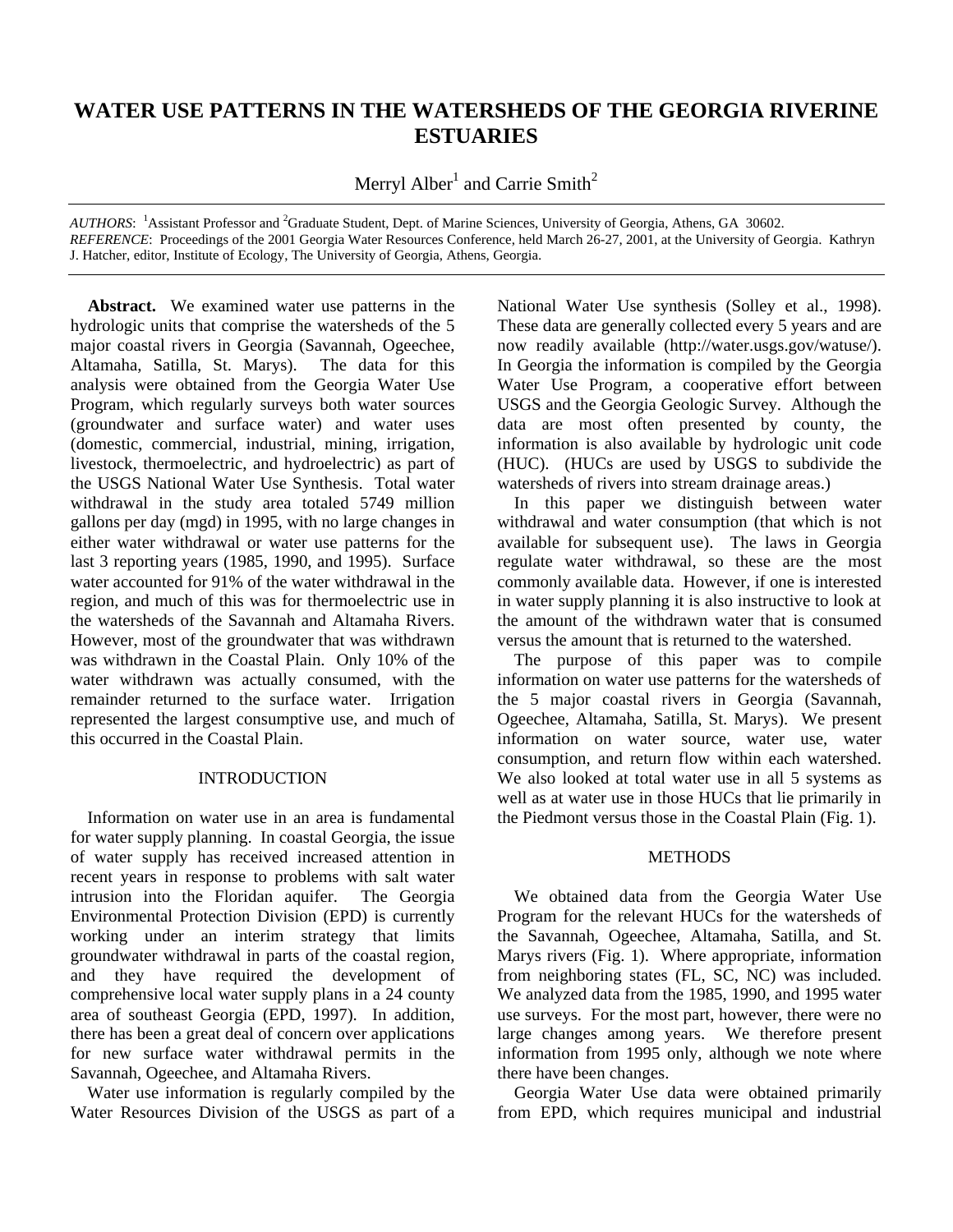

**Fig. 1. Watershed and HUC boundaries of the Georgia coastal rivers.**

users that withdraw more than 100,000 gallons of water per day (gpd) to report monthly withdrawals. This information was augmented by other sources. For example, irrigation use was estimated from data obtained by the UGA Cooperative Extension Service Irrigation Survey, and domestic use by individuals that use household wells was based on census data and an estimate of per capita use (75 gpd). More complete information on methods can be found in the Georgia Water Use reports (Turlington et al. 1987; Fanning et al. 1992, 1997).

The Water Use program provides estimates of the amount of water withdrawn from surface and groundwater sources. Once it is withdrawn, there are eight categories of offstream water use (water that is conveyed to its place of use). These are: thermoelectric (cooling water used by electric power plants), irrigation, domestic, commercial, industrial, livestock, mining, and public supply. However, water withdrawn for public supply is distributed to domestic, commercial, and industrial users, so we have incorporated it into each of those categories and it is not presented separately.

Each category of water use has characteristically

|                                                | Table 1. Water withdrawal in millions of gallons |  |  |  |  |  |  |  |
|------------------------------------------------|--------------------------------------------------|--|--|--|--|--|--|--|
| per day from the watersheds of Georgia coastal |                                                  |  |  |  |  |  |  |  |
| rivers in 1995.                                |                                                  |  |  |  |  |  |  |  |

|                 | Surface Water Groundwater |     | Total |
|-----------------|---------------------------|-----|-------|
| Savannah        | 3685                      | 139 | 3824  |
| Coastal         | 1092                      | 118 | 1209  |
| Piedmont        | 2593                      | 21  | 2615  |
| Ogeechee        | 18                        | 48  | 66    |
| Altamaha        | 1494                      | 275 | 1769  |
| Coastal         | 129                       | 225 | 354   |
| Piedmont        | 1365                      | 50  | 1414  |
| Satilla         | 11                        | 32  | 43    |
| <b>St Marys</b> | 3                         | 44  | 47    |
| All Watersheds  | 5211                      | 538 | 5749  |
| Coastal         | 1253                      | 467 | 1720  |
| Piedmont        | 3958                      | 71  | 4029  |

different proportions of consumptive use. Essentially all of the water withdrawn for livestock is consumed, whereas most of the water used by thermoelectric power plants is returned. Consumptive use was estimated by the Georgia Water Use Program based on a combination of local data and guidelines from the National Water Use program. This information is likely less reliable than withdrawal estimates, but it provides a first order look at water consumption in the region. Note that we have used the term consumption to represent the total of both consumptive and conveyance losses.

## WATER WITHDRAWAL

## **Amounts and Sources**

The amount of water withdrawn from the study area in 1995 is shown in Table 1. Most of the withdrawals occurred in the watersheds of the two largest rivers: 66% were from the Savannah, and 31% from the Altamaha. The remaining 3% of withdrawals were from the watersheds of the three smaller, Coastal Plain rivers (Ogeechee, Satilla, St. Marys) (Table 1). Most withdrawals (70%) occurred in the Piedmont as compared to the Coastal Plain. The total amount of water withdrawn in all 5 watersheds in 1995 was 5749 million gallons per day (mgd.)

Most of the water withdrawn in the study area (91%) came from surface water sources (Table 1). This is the result of heavy surface water use in the entire watershed of the Savannah River, as well as in the Piedmont region of the Altamaha River. In contrast, all three Coastal Plain rivers were highly dependent on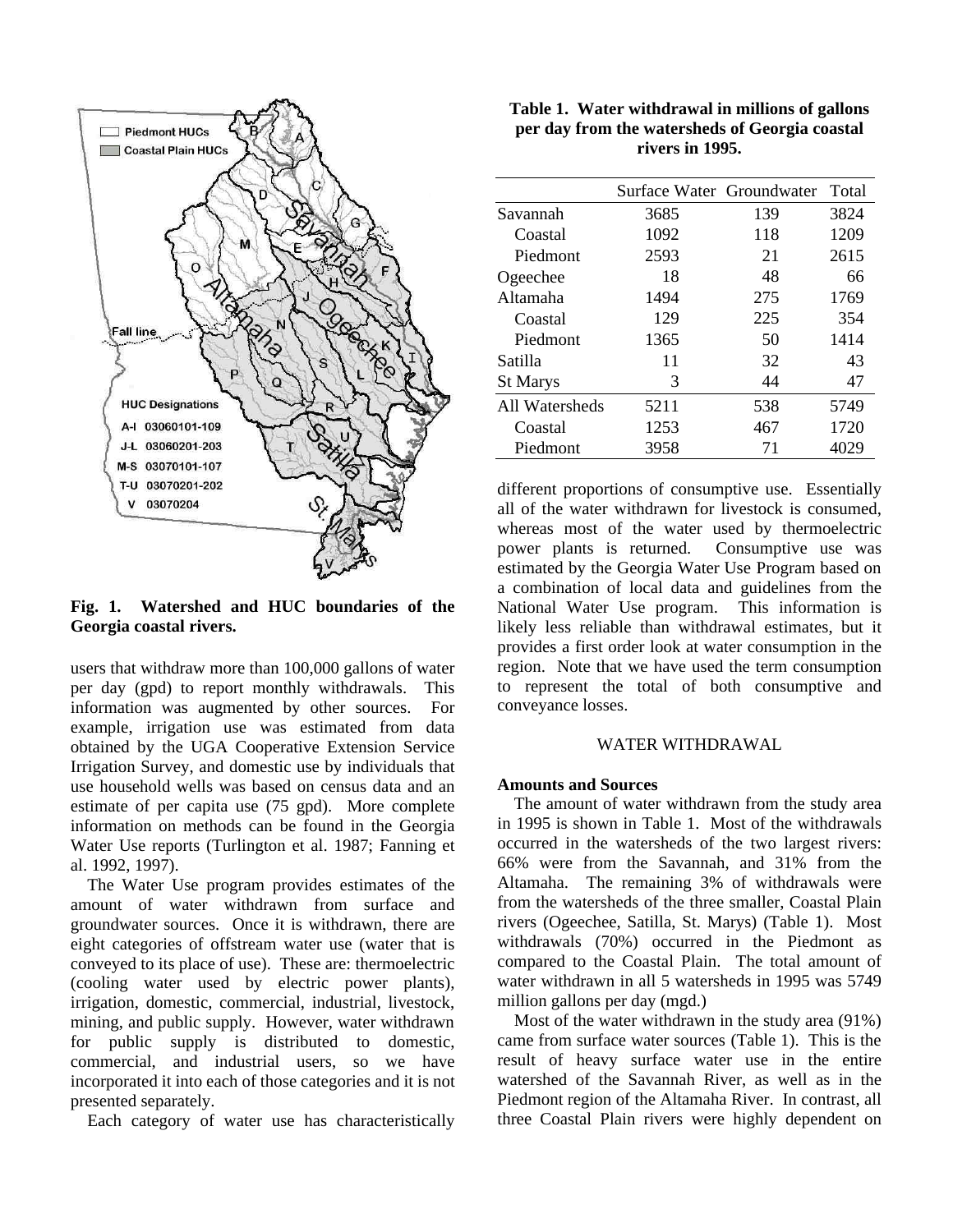**Table 2. Water use and consumption patterns for the watersheds of Georgia coastal rivers in 1995. Abbreviations: Savannah (SAV), Ogeechee (OGE), Altamaha (ALT), Satilla (SAT), St. Marys (STM), Coastal Plain (Coast), Piedmont (Pied).**

|                | Water use (mgd) |              |      |            |          |                              |      |           | Consumption (mgd) |          |     |          |             |                  |     |     |
|----------------|-----------------|--------------|------|------------|----------|------------------------------|------|-----------|-------------------|----------|-----|----------|-------------|------------------|-----|-----|
|                | <b>SAV</b>      | <b>OGE</b>   | AI.T | <b>SAT</b> |          | STM Coast Pied Total SAV OGE |      |           |                   |          |     |          | ALT SAT STM | Coast Pied Total |     |     |
| Domestic       | 98              | 20           | 184  |            | 6        | 29                           | 191  | 320       | 19                | 4        | 33  |          | ∍           | 24               | 35  | 59  |
| Commercial     | 24              | 4            | 47   |            |          | 37                           | 42   | 80        | 4                 |          | 8   |          | $\theta$    | ┑                |     | 14  |
| Industrial     | 344             | 8            | 187  | 3          | 37       | 509                          | 69   | 579       | 43                |          | 23  |          | ∍           | 60               | 9   | 69  |
| Mining         |                 |              | 6    |            | 0        |                              | 0    |           |                   | 0        |     |          | $\Omega$    |                  |     |     |
| Irrigation     | 27              | 37           | 116  | 21         | 2        | 184                          | 19   | 203       | 27                | 37       | 16  | 21       |             | 184              | 19  | 203 |
| Livestock      | 17              |              | 14   |            | $\Omega$ |                              |      | 34        | 8                 |          | 13  | ∍        | $\theta$    |                  |     | 24  |
| Thermoelectric | 3325            | $\Omega$     | 153  | $\theta$   |          | 861                          | 3617 | 4478      | 87                | $\Omega$ | 57  | $\Omega$ | $\Omega$    | 96               | 48  | 144 |
| Net Export     |                 |              | 61   | ⌒          |          |                              | 63   | 63        | $\theta$          | 0        | 61  | ◠        |             | $\Omega$         | 63  | 63  |
| Total          | $3836^a$        | $70^{\circ}$ | 768  | 43         | 47       | $1734^{\text{a}}$            |      | 4029 5764 | 187               | 44       | 313 | 28       | 6           | 379              | 198 | 577 |

 $a<sup>a</sup>$  Where total water use exceeds withdrawal (Table 1), there was a net import into the system.

groundwater, which accounted for 72% of the water withdrawn in the Ogeechee, 75% in the Satilla, and 94% in the St. Marys. The Coastal Plain region of the Altamaha was also mainly dependent on groundwater. Although surface water was more heavily used than groundwater, most of the groundwater (87%) that was withdrawn was taken from the Coastal Plain.

## **Water Use Patterns**

The water use patterns in each of these rivers were unique (Table 2). In the Savannah, withdrawal for thermoelectric use dominated (87%), with industrial use second (9%). This is a case where use patterns have changed over time, as industrial withdrawals in the watershed decreased from 980 mgd in 1985 to 408 in 1990 to 344 in 1995. Much of this reduction is the result of changes in the operation of the Savannah River Plant in Aiken County, SC (HUC 03060106). However, total withdrawal in the watershed decreased by only 86 mgd, due in large part to increases in thermoelectric withdrawals (from 2806 mgd in 1985 to 3032 in 1990 to 3325 in 1995). In the Altamaha, thermoelectric use was again dominant (65%), although in this case there was a net decrease of 164 mgd between 1985 and 1995.

In the three coastal plain rivers there were no thermoelectric withdrawals. In both the Ogeechee and the Satilla, irrigation accounted for approximately half the water withdrawal, with domestic use second. In the St. Marys, industrial withdrawal was dominant (78%), and there was a much lower proportion of irrigation than in the other Coastal Plain rivers (5%). The watershed of the St. Marys includes a large proportion of wetlands that are not suitable for agriculture.

In the region as a whole, there was a net decrease in

industrial water use (572 mgd) and a concurrent increase in thermoelectric use (354 mgd) between 1985 and 1995, in large part due to the changes described above. As of 1995, thermoelectric was the largest water use in the region, accounting for 78% of the total water withdrawn. Most of this was withdrawn in the Piedmont, although there were also large thermoelectric withdrawals in the Coastal Plain region of the Savannah. When thermoelectric use is excluded, the prime water use in the region becomes industrial, accounting for 45% of the total, with domestic and irrigation accounting for 25% and 16%, respectively. However, the picture differs between the Piedmont and the Coastal Plain. Without thermoelectric use, the prime water use in the Piedmont is domestic (47%), and in the Coastal Plain the prime use is industrial (58%).

# WATER CONSUMPTION

The amount of water that was actually consumed (577 mgd) amounts to approximately 10% of the total withdrawn (Table 2). Most of this (87%) was consumed in the watersheds of the Altamaha (313 mgd) and the Savannah (187 mgd). In the Altamaha, the largest water consumption was for irrigation, which accounted for 37% of the total. Interestingly, 20% of the water consumption in the Altamaha was due to export. (Exported water is withdrawn in one watershed and used in another.) Most of the water was exported to the watershed of the Chattahoochee River from HUC 03070103 in southeastern metropolitan Atlanta. In the Savannah, the largest water consumer was thermoelectric (46%). Water consumption in the Ogeechee and Satilla was largely due to irrigation, and in the Saint Marys it was about equally divided among